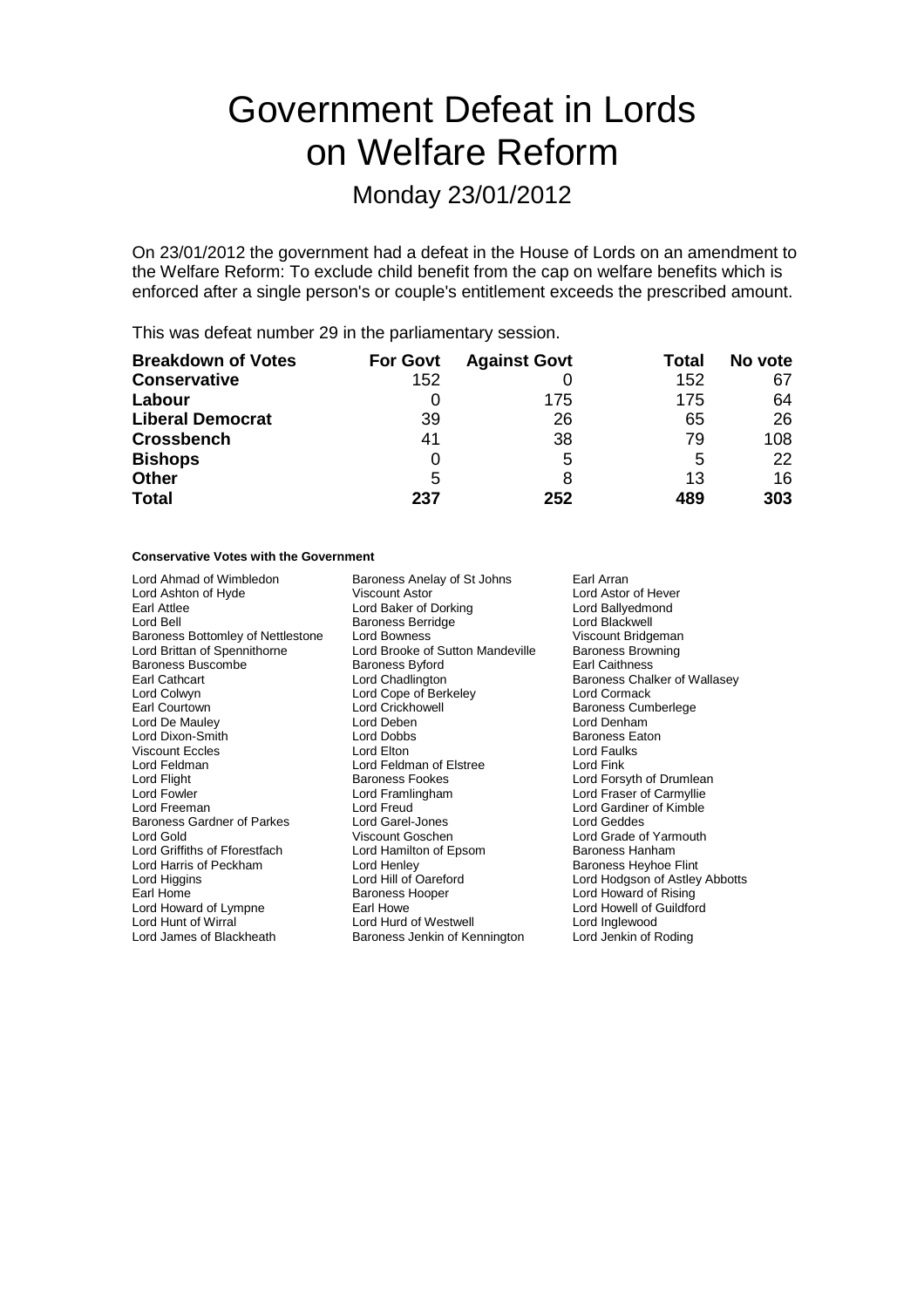Lord Jopling Lord Kirkham Lord Lamont of Lerwick Lord Lang of Monkton Lord Leach of Fairford<br>
Earl Lindsay Lord Lingfield Earl Lindsay Lord Lingfield Marquess of Lothian Lord Mackay of Clashfern Lord Mancroft<br>
Lord Marland Lord Marlesford Lord Mayhew of Twysden Lord McColl of Dulwich Baroness Miller of Hendon<br>
Duke of Montrose Lord Moore of Lower Marsh Baroness Morris of Bolton Duke of Montrose **Lord Moore of Lower Marsh Lord Moore of Lower Marsh**<br>
Lord Moynihan **Baroness Morris Corp.**<br>
Lord Naseby Lord Newton of Braintree Lord Northbrook Lord Norton of Louth Baroness O'Cathain **Baroness O'Cathain**<br>Lord Popat **Baroness Baroness Rawlings** Baroness Rawlings **Baroness** Rawlings Lord Reav Lord Popat **Baroness Rawlings**<br>
Lord Ribeiro<br>
Lord Risby Lord Ribeiro **Lord Risby** Cord Risby Baroness Ritchie of Brompton<br>
Lord Roberts of Conwy Lord Rotherwick Lord Rotherwick Lord Ryder of Wensum Lord Roberts of Conwy **Lord Rotherwick** Lord Roberts of Wensum<br>
Lord Sassoon **Conwy** Baroness Seccombe **Lord Sassoon Lord Sassoon** Lord Sassoon **Baroness Seccombe**<br> **Sale Baroness Seccombe**<br>
Lord Selsdon<br>
Lord Selsdon Lord Selkirk of Douglas Cord Selsdon<br>Baroness Sharples Cord Shaw of Northstead Baroness Shackleton of Belgravia Baroness Shephard of Northwold<br>
Baroness Shephard of Northwold<br>
Baroness Stedman-Scott<br>
Lord Sterling of Plaistow<br>
Lord Stewartby Baroness Stowell of Beeston Lord Strathclyde Lord Taylor of Taylor of Holbeach Lord Trimble<br>
Lord Trenchard Lord Trimble Lord True **Communist Communist Communist Communist Communist Communist Communist Communist Communist Communist Communist Communist Communist Communist Communist Communist Communist Communist Communist Communist Communist C** Baroness Verma Lord Wakeham Baroness Warsi Lord Young of Graffham

Lord Marlesford<br>
Lord McColl of Dulwich<br>
Baroness Miller of Hendon Lord Naseby **Baroness Neville-Jones**<br>
Lord Northbrook **Baroness**<br>
Lord Northbrook **Baroness** Lord Shaw of Northstead Lord Sheikh<br>Lord Skelmersdale Lord Spicer Lord Sterling of Plaistow Lord Stewartby<br>
Lord Strathclyde Cord Taylor of Holbeach Viscount Trenchard<br>
Baroness Trumpington<br>
Lord Tugendhat Baroness Wheatcroft<br>Viscount Younger of Leckie

Lord Luke<br>
Lord Mancroft Lord Maples<br>
Lord Maples

**Conservative Votes against the Government**

#### **Labour Votes with the Government**

**-**

**-**

#### **Labour Votes against the Government**

Baroness Adams of Craigielea Lord Adonis<br>
Baroness Andrews Baroness Armstrong of Hill Top Lord Bach Baroness Andrews **Baroness Armstrong of Hill Top**<br>Baroness Bakewell **Baroness** Lord Barnett Baroness Bakewell **Example 2 Lord Barnett** Cord Barnett Lord Baroness Billingham<br>
Lord Berkeley **Baroness Billingham** Lord Bilston Baroness Blackstone Exercise Baroness Blood<br>Lord Boateng Baroness Blood<br>Lord Boateng Lord Boateng Lord Boateng Lord Borrie Lord Boyd of Duncansby<br>
Lord Bragg<br>
Lord Brennan Lord Bragg Lord Brennan Cord Brennan Lord Brooke of Alverthorpe<br>
Lord Brookman Lord Brooke Lord Brooke Lord Clarke of Hampstead Lord Brookman **Lord Brookman** Lord Browne Lord Clarke of Hampstead<br>
Lord Clinton-Davis **Lord Collins of Highbury** Baroness Corston Lord Clinton-Davis **Lord Collins of Highbury** Baroness Corston<br>
Baroness Crawley **Baroness Crawley** Lord Davies of Abersoch Lord Davies of Coity Baroness Crawley **Lord Davies of Abersoch Lord Davies of Abersoch Lord Davies of Oldham** Lord Donoughue Baroness I<br>
Lord Eatwell<br>
Lord Elder Baroness Farrington of Ribbleton Lord Faulkner of Worcester Baroness Ford<br>
Lord Foster of Bishop Auckland Lord Foulkes of Cumnock Baroness Gale Lord Foster of Bishop Auckland Lord Foulkes of Cumnock Baroness G<br>Baroness Gibson of Market Rasen Lord Giddens Lord Gilbert Baroness Gibson of Market Rasen Lord Giddens Lord Gilbert Lord Glasman Baroness Golding Lord Goldsmith Baroness Goudie **Baroness Gould of Potternewton** Lord Graham of Edmonton Lord Grantchester Lord Grenfell Lord Griffiths of Burry Port Lord Harrison **Lord Hart of Chilton** Lord Hart of Chilton Lord Haworth<br>Baroness Hayter of Kentish Town Baroness Healy of Primrose Hill Baroness Henig Baroness Hayter of Kentish Town Baroness Healy of Primrose Hill Baroness Henig<br>Lord Hollick Baroness Hollis of Heigham Lord Howarth of Newport Baroness Howells of St Davids

**Examples Baroness Billingham Lord Bilston<br>
Baroness Blood Boateng**<br>
Lord Boateng Lord Dixon **Disk Communist Constructs** Baroness Donaghy<br>
Baroness Drake **Baroness** Lord Dubs Lord Elder<br>
Lord Eatlkner of Worcester<br>
Baroness Ford<br>
Example Guiting Baroness Hollis of Heigham Lord Howarth Lord Howarth Cord Howarth Lord Hovle

Lord Davies of Stamford Lord Davies of Oldham Baroness Dean of Thornton-le-Fylde Lord Harris of Haringey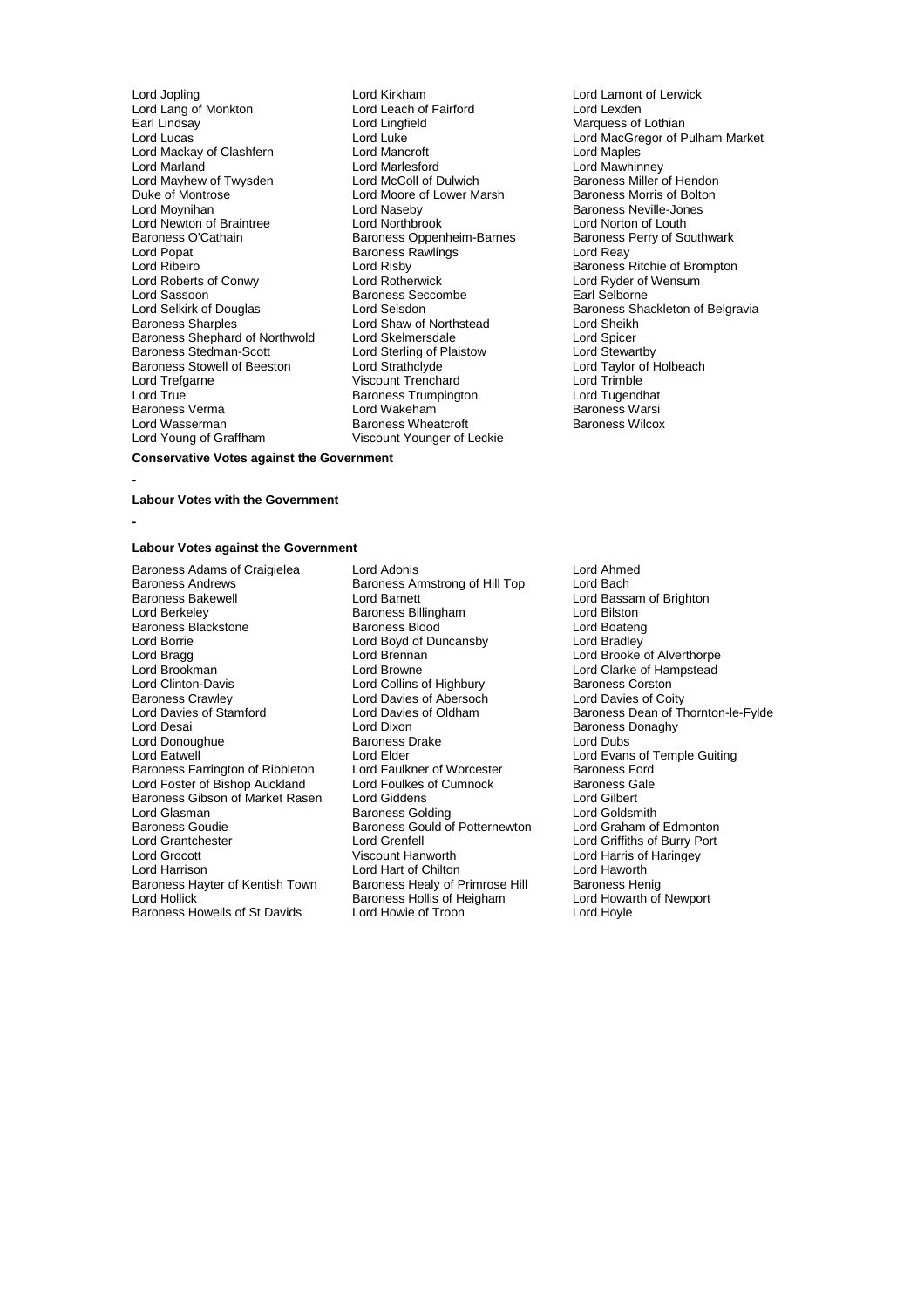Baroness Liddell of Coatdyke Lord Liddle<br>Baroness Lister of Burtersett Lord Lympne Baroness Rendell of Babergh<br>Lord Rowlands Baroness Scotland of Asthal Lord Sewel<br>
Baroness Sherlock Consult Sheldon Viscount Simon Baroness Smith of Basildon<br>Lord Stevenson of Balmacara Lord Williams of Elvel **Lord Wills**<br>
Lord Wood of Anfield
Lord Woolmer of Leeds Lord Young of Norwood Green

Baroness Hughes of Stretford Lord Hughes of Woodside Lord Hunt of Kings Heath<br>
Lord Irvine of Lairg **Baroness Lord Baroness Lord Irvine** Baroness Jones of Whitch Lord Irvine of Lairg **Baroness Jay of Paddington** Baroness Jones of Whitchurch<br>Lord Jones Lord Jordan Baroness Kennedy of The Shar Lord Jordan **Baroness Kennedy of The Shaws**<br>
Lord Kestenbaum **Baroness Kennedy of The Shaws** Lord Kennedy of Southwark Lord Kestenbaum Lord Kennedy of Ning of V<br>Baroness King of Bow Baroness Kingsmill Lord Kinnock Baroness King of Bow **Baroness Kingsmill Baroness Kingsmill** Lord Kinnock<br>
Baroness Kinnock of Holyhead Lord Kirkhill **Baroness Kingsmill** Lord Knight of Weymouth Baroness Kinnock of Holyhead Lord Kirkhill Lord Cord Cord Lord Knight Cord Lord Lord Levy<br>
Lord Lord Lord Levymouth Lord Levy Lord Lea of Crondall Lord Levy<br>
Lord Liddle Lord Lipsey<br>
Lord Liddle Lord Lipsey Lord Lympne<br>Baroness Mallalieu **Communist Lord Macdonald of Tradeston**<br>Lord Malloch-Brown Lord MacKenzie of Culkein Baroness Mallalieu<br>
Baroness Massev of Darwen Lord Maxton Lord Maxton Lord McAvoy Baroness Massey of Darwen Lord Maxton Lord Maxton Lord McAvoy<br>
Lord McConnell of Glenscorrodale Baroness McDonagh Lord McFall of Alcluith Lord McConnell of Glenscorrodale Baroness McDonagh Cord McFall Lord McFall Cord McFall Cord Monks Baroness McIntosh of Hudnall Lord McKenzie of Luton Lord Monks<br>Baroness Morgan of Huyton Baroness Morgan of Ely Lord Morgan Baroness Morgan of Huyton Baroness Morgan of Ely Lord Morgan<br>
Lord Morris of Manchester Lord Morris of Handsworth Lord Morris of Aberavon Lord Morris of Manchester Lord Morris of Handsworth Lord Morris of Baroness Norris of Aberavon Lord Myners Chandsworth Aberavoness Nye Baroness Morris of Yardley **Lord Myners** Community Baroness Ny<br>
Lord O'Neill of Clackmannan Lord Patel of Bradford Lord Pendry Lord O'Neill of Clackmannan Lord Patel of Bradford Lord Pendry Lord Plant of Highfield<br>Baroness Quin Lord Radice Baroness Prosser and Baroness Quin **Constanting Constructs Constructs Constructs** Lord Radice<br>Baroness Ramsay of Cartvale **Constructs Lord Rearts** Lord Reid of Cardowan Baroness Ramsay of Cartvale Lord Rea Lord Rea Lord Reid of Cord Reid of Cartvale Lord Reid of Cartvale Lord Rosser<br>Baroness Rendell of Babergh Lord Richard Cord Richard Cord Rosser Baroness Royall of Blaisdon **Lord Sawyer**<br>
Lord Sewel **Lord Sheldon** Viscount Simon Baroness Smith of Gilmorehill<br>
Lord Soley<br>
Baroness Symons of Vernham Dean Baroness Taylor of Bolton Baroness Symons of Vernham Dean Baroness Ta<br>Baroness Thornton Lord Touhig Lord Taylor of Blackburn **Baroness Thornton** Baroness Thornton Lord Touhig<br>
Lord Triesman **Baroness Thornton Corporation** Lord Turnberg Lord Tunnicliffe **Lord Tunnber**<br>Baroness Wall of New Barnet **Lord Warner** Baroness Turner of Camden **Baroness Wall of New Barnet** Lord Warner Lord Warner **Baroness Wheeler** Lord West of Spithead **Baroness Wheeler** Baroness Warwick of Undercliffe Lord West of Spithead **Baroness Wheelers** Baroness Wheelers Baroness Wilkins Baroness Whitaker Lord Whitty Baroness Wilkins

Baroness Worthington

## **Liberal Democrat Votes with the Government**

Lord Addington **Baroness Bonham-Carter of Yarnbury** Baroness Brinton<br>Lord Burnett **Baroness Brinton** Lord Cartile of Berriew Lord Clement-Jones Lord Burnett Lord Carlile of Berriew Lord Clement-Jones<br>
Lord Dholakia Baroness Falkner of Margravine Baroness Garden of Frognal Lord Dholakia Baroness Falkner of Margravine<br>Baroness Falkner of Margravine Lord German<br>
Lord German **Lord Goodhart** Lord Goodhart **Baroness Jolly**<br>
Baroness Kramer **Lord Lee of Trafford** Lord Lester of I Baroness Kramer **Lord Lee of Trafford Lord Learned Lord Lester of Herne Hill**<br>
Lord Loomba<br>
Lord Loomba<br>
Lord Loomba Lord Loomba Baroness Maddock Lord Marks of Henley-on-Thames Lord Newby **Baroness Northover**<br>
Lord Razzall **Lord Rennard** Baroness Randerson **Lord Razzall** Lord Rennard<br>
Lord Rodgers of Quarry Bank **Baroness Scott of Needham Market** Lord Sharkey Baroness Scott of Needham Market Lord Sharkey<br>Lord Shipley Lord Shutt of Greetland Baroness Sharp of Guildford Lord Shipley Lord Shutt of Lord Shutt of Lord Shutt of Lord Shutt of Lord Taverne Lord Stoneham of Droxford Lord Strasburger Lord Taverness and Lord Taverness and Lord Taverness and Lord Tope Lord Tope Cord Taverness and Lord Tope Cord Taverness and Lord Tope Cord Tope Cord Tope Cord Tope Cord Tope Cord Lord Teverson Lord Thomas of Gresford Lord Tope Lord Wallace of Tankerness

#### **Liberal Democrat Votes against the Government**

Baroness Benjamin **Baroness Benjamin** Lord Cotter Lord Cotter Lord Creaves

Lord Allan of Hallam Lord Ashdown of Norton-sub-Hamdon Lord Avebury Lord Dykes **Lord Greaves** Lord Greaves **Baroness Harris of Richmond**<br>Lord Hussain **Baroness Hussein-Ece** Lord Kirkwood of Kirkhope Lord Hussain **Baroness Hussein-Ece** Lord Kirkwood of Kirkhope<br>Lord Macdonald of River Glaven Lord Maclennan of Rogart Baroness Miller of Chilthori

Baroness Miller of Chilthorne Domer